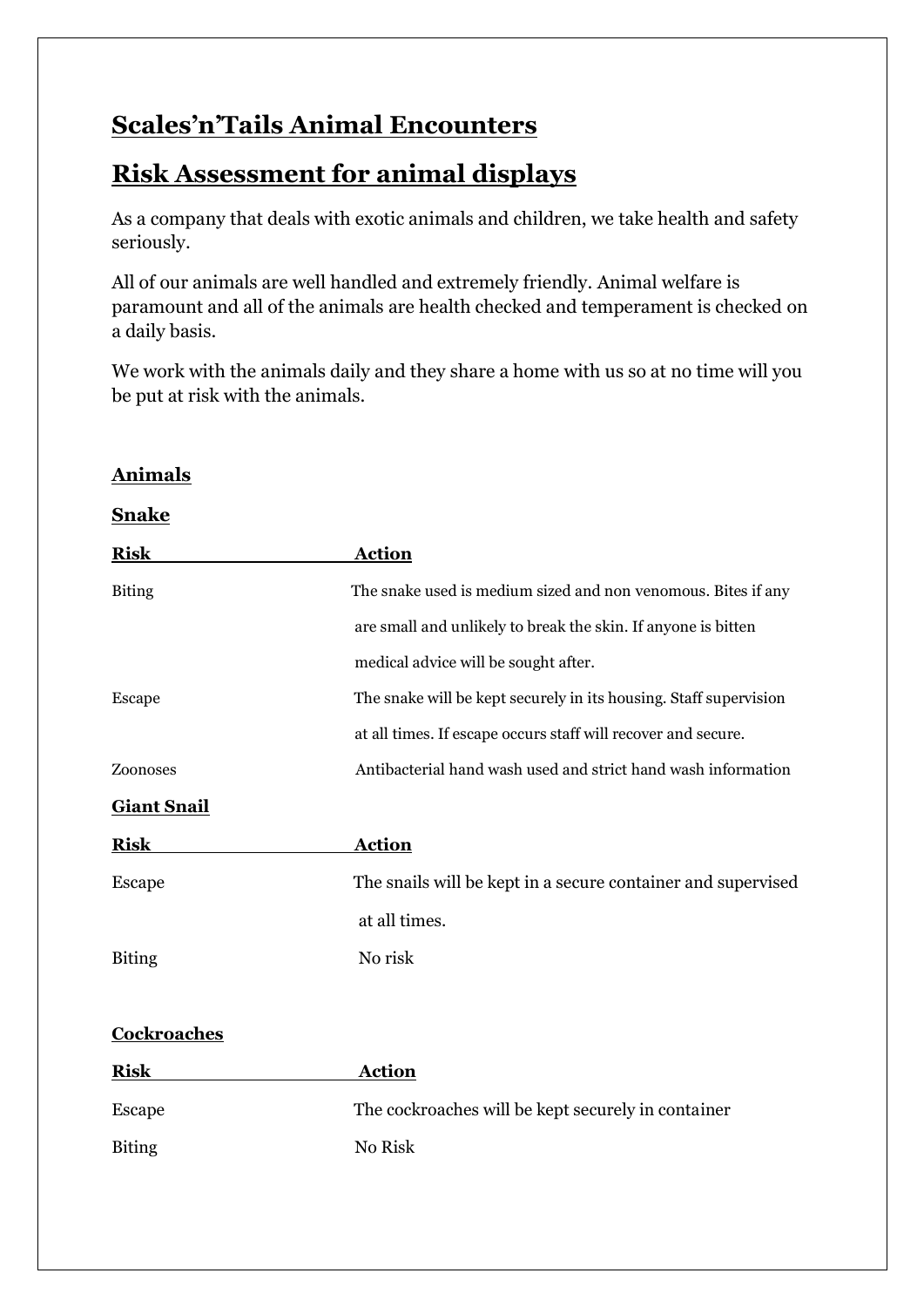# **Giant Millipede**

| <b>Risk</b>           | <b>Action</b>                                                     |
|-----------------------|-------------------------------------------------------------------|
| Escape                | To be kept under supervision in secure box. Staff to handle       |
|                       | And recover if escape occurs.                                     |
| <b>Biting</b>         | No risk                                                           |
| <b>Stick Insects</b>  |                                                                   |
| <b>Risk</b>           | <b>Action</b>                                                     |
| Escape                | Kept in a secure container and supervised                         |
| <b>Biting</b>         | No risk                                                           |
| <b>Tarantula</b>      |                                                                   |
| <b>Risk</b>           | <b>Action</b>                                                     |
|                       | This is a no touch animal due to a small amount of venom carried. |
| <b>Biting</b>         | Kept in a secure enclosure. A tarantula bite is similar           |
|                       | to a rodent bite. Only a small amount of venom is carried.        |
|                       | only staff to handle – no risk to public                          |
| <b>Escape</b>         | Kept securely in enclosure - Supervised at all times.             |
| <b>Bearded Dragon</b> |                                                                   |
| <b>Risk</b>           | <u>Action</u>                                                     |
| <b>Biting</b>         | No risk                                                           |
| Scratches             | Staff to handle and inform public how to handle.                  |
|                       | Antibacterial hand wash used.                                     |
| Zoonoses              | Animals are healthy -antibacterial hand wash used.                |
| <b>Gecko</b>          |                                                                   |
| <b>Risk</b>           | <b>Action</b>                                                     |
| <b>Biting</b>         | No risk                                                           |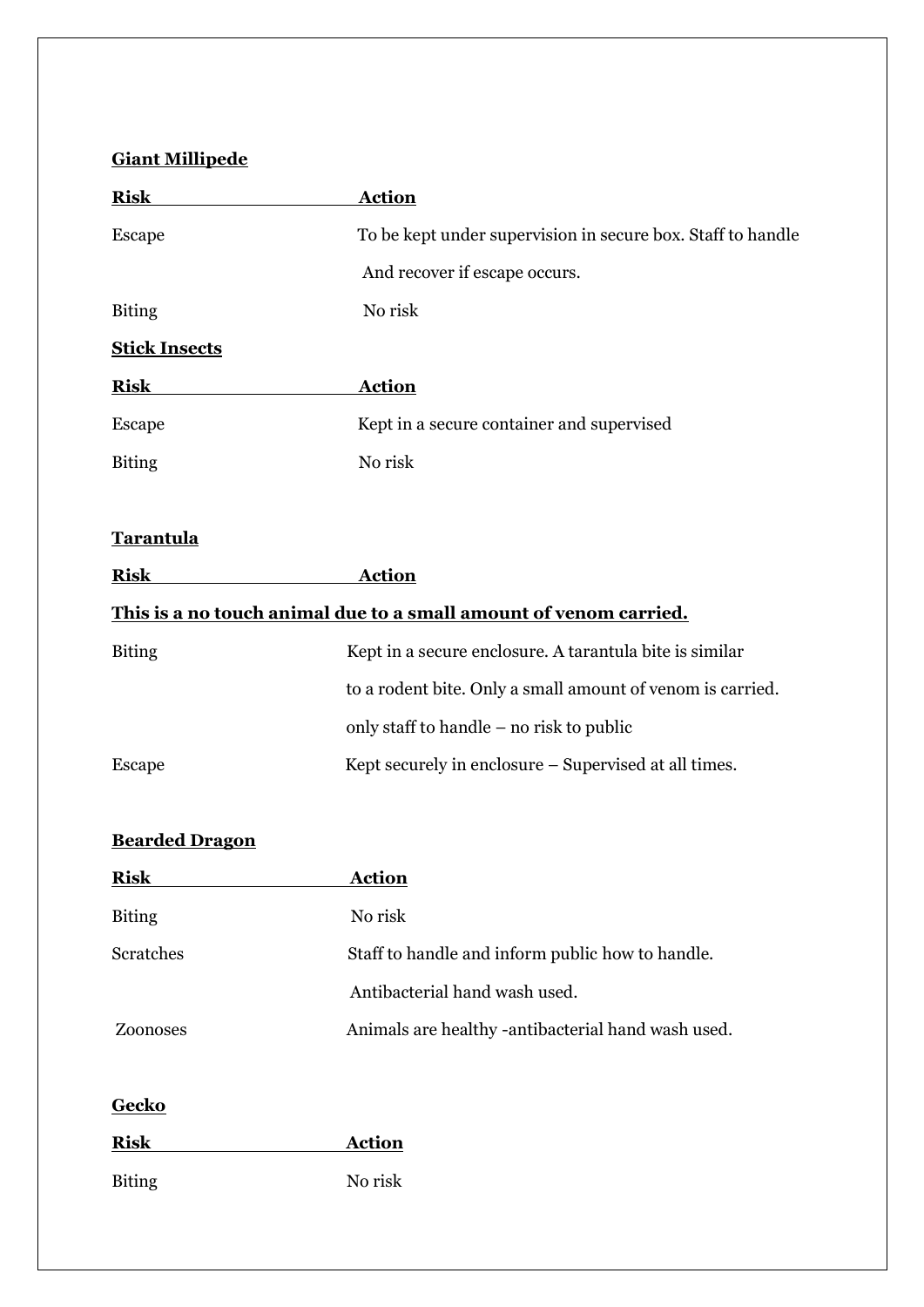## Zoonoses Antibacterial hand wash used

## **Rabbit**

| <b>Risk</b>   | <b>Action</b>                                                |
|---------------|--------------------------------------------------------------|
| <b>Biting</b> | The rabbits used are hand reared and well handled. If a bite |
|               | occurs the animal will be secured and medical assistance     |
|               | sought after.                                                |
| Escape        | The animals will be kept securely and supervised.            |

### **Guinea Pig**

| <b>Risk</b>   | <b>Action</b>                                             |
|---------------|-----------------------------------------------------------|
| <b>Biting</b> | The guinea pigs are hand reared and friendly. They are    |
|               | well handled. If a bite occurs medical assistance will be |
|               | sought after.                                             |
| Escape        | The animals will be secured and supervised at all times.  |

#### **Hamsters**

| <b>Risk</b>   | <b>Action</b>                                                |
|---------------|--------------------------------------------------------------|
| <b>Biting</b> | The animals have all been well handled and are friendly. In  |
|               | The event of a bite medical assistance will be sought after. |
| <b>Escape</b> | The animals will be kept secure and supervised at all times. |
|               |                                                              |
| <b>Mice</b>   |                                                              |
| <b>Risk</b>   | <b>Action</b>                                                |
| <b>Biting</b> | The animals are well handled and friendly. In the event of   |
|               | bite medical assistance will be sought after.                |
| <b>Escape</b> | The animals will be secure and supervised at all times.      |